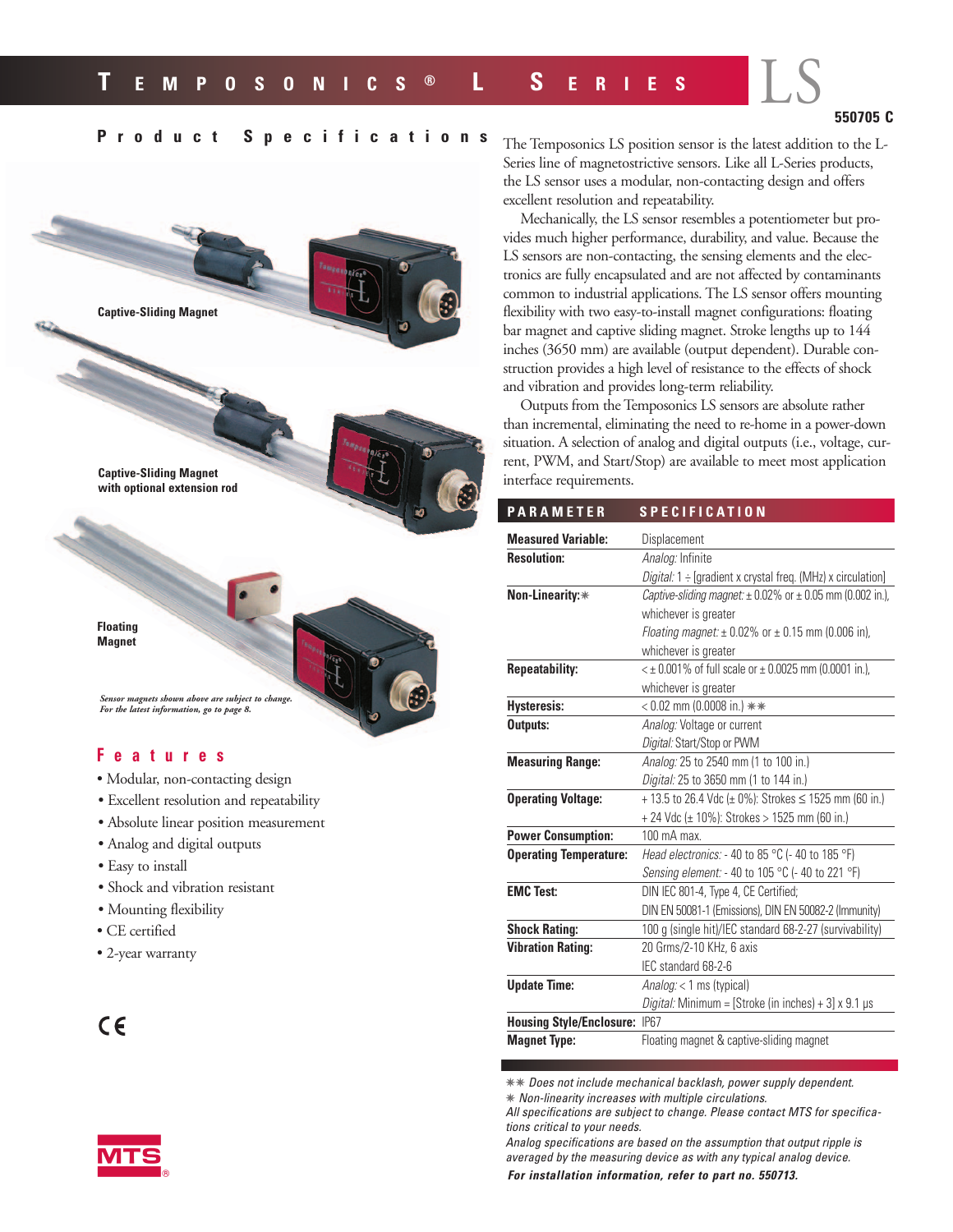## **ANALOG & DIGITAL OUTPUTS**

Temposonics L-Series LS position sensors provide direct analog or digital outputs.

Analog outputs include: voltage (0 to 10 Vdc; forward & reverse acting) and current (4 to 20 mA or 0 to 20 mA, forward or reverse acting).

If a digital format is required, Start/Stop or Pulse-Width Modulated (PWM) outputs are also available. The Start/Stop output requires a customer-supplied 1µs interrogation signal.

Since both the analog and digital outputs are direct, no signal-conditioning electronics are needed when interfacing with controllers or meters.



#### **FEA TURES**

**•** Outputs include:

Voltage

Current

Start/Stop

Pulse Width Modulated (PWM)

- **•** Rugged construction
- **•** Direct outputs

No signal-conditioning required

- **•** High resolution
- **•** Absolute measurement

No need to re-home after power loss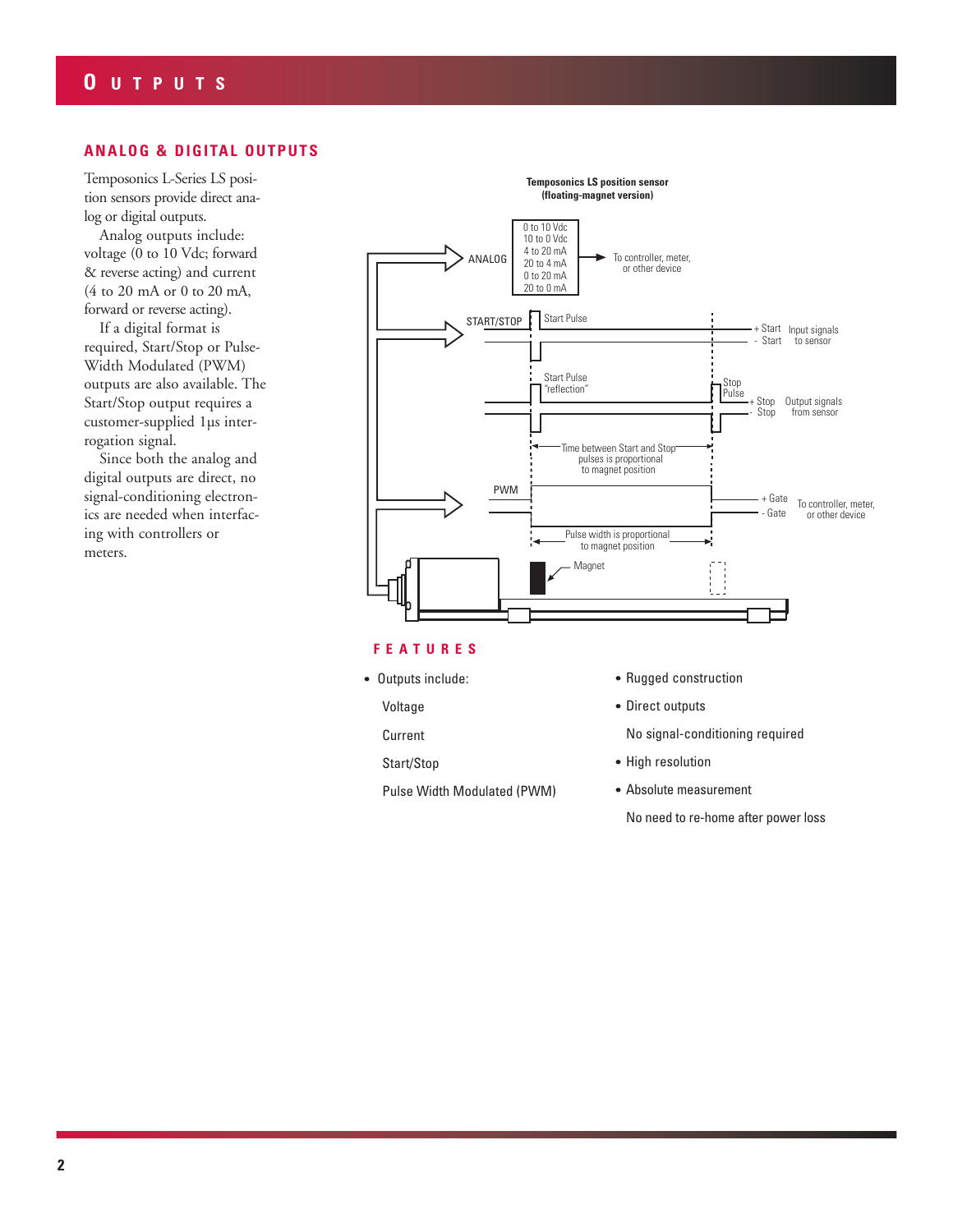# **CAPTIVE-S LIDING MAGNET**

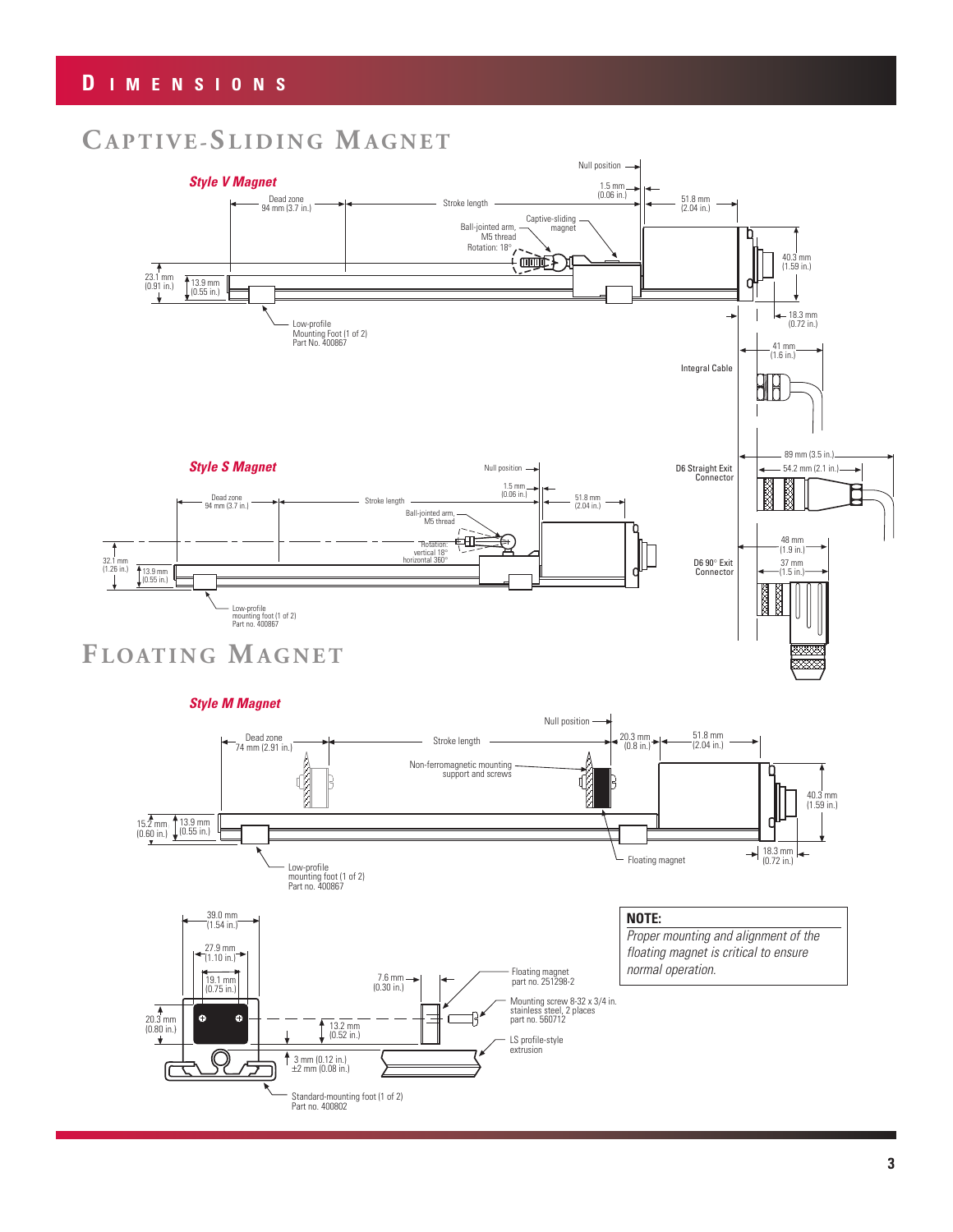## **SENSOR INTEGRAL CONNECTOR (D6 Male):**





### **CABLE CONNECTORS (Field-installed D6 Female): Mates with Sensor Integral Connector**



# **D6 CONNECTOR PINOUT / WIRE COLOR CODE (Integral Cable or Extension Cable)**

#### **Analog Output: (Voltage or Current)**

**Digital Output: (PWM)**

### **Digital Output: (Start/Stop)**

|   | Pin no. Wire color | <b>Function</b>                               | Pin no. | <b>Wire color</b> | <b>Function</b>                                                             |   | Pin no. Wire color | <b>Function</b>                                             |
|---|--------------------|-----------------------------------------------|---------|-------------------|-----------------------------------------------------------------------------|---|--------------------|-------------------------------------------------------------|
|   | Gray               | 0 to 10 Vdc,                                  |         | Grav              | (-) Gate                                                                    |   | Grav               | $(-)$ Stop                                                  |
|   |                    | 4 to 20 mA, 0 to 20 mA                        |         | Pink              | $(+)$ Gate                                                                  |   | Pink               | $(+)$ Stop                                                  |
|   | Pink               | Return for pin 1                              |         | Yellow            | $(+)$ Interrogation                                                         |   | Yellow             | $(+)$ Start                                                 |
|   | Yellow             | 10 to 0 $Vdc.$                                |         | Green             | (-) Interrogation                                                           |   | Green              | (-) Start                                                   |
|   |                    | 20 to 4 mA, or 20 to 0 mA                     | 5       |                   | Red or Brown Customer supplied power (+ Vdc)*                               | 5 |                    | Red or Brown Customer supplied power $(+$ Vdc) <sup>*</sup> |
| 4 | Green              | Return for Pin 3                              | 6       | White             | DC ground                                                                   | 6 | White              | DC ground                                                   |
|   |                    | Red or Brown Customer supplied power (+ Vdc)* |         |                   |                                                                             |   |                    |                                                             |
| 6 | White              | DC ground                                     |         |                   |                                                                             |   |                    |                                                             |
|   |                    |                                               |         |                   |                                                                             |   |                    |                                                             |
|   |                    |                                               |         |                   |                                                                             |   |                    |                                                             |
|   |                    |                                               |         |                   |                                                                             |   |                    |                                                             |
|   |                    |                                               |         |                   | NOTE:                                                                       |   |                    |                                                             |
|   |                    |                                               |         |                   | 1) Appropriate grounding of cable shield is required at the controller end. |   |                    |                                                             |
|   |                    |                                               |         |                   |                                                                             |   |                    |                                                             |

#### **For Analog Output:**

2) Minimum load impedance for voltage outputs is 5K  $Ω$ . 3) Maximum load impedance for current output is 500 Ω

(Reference to ground only).

#### **For PWM Output:**

4) For single-ended interrogation, the unused interrogation lead must be connected to DC ground at the controller.

5) When using PWM with internal interrogation, both interrogation leads must be connected to DC ground.

\* Power requirements are stroke length dependent. + 13.5 to 26.4 Vdc (± 0%): Stroke lengths ≤ 1525 mm (60 in.) + 24 Vdc (± 10%): Stroke lengths > 1525 mm (60 in.)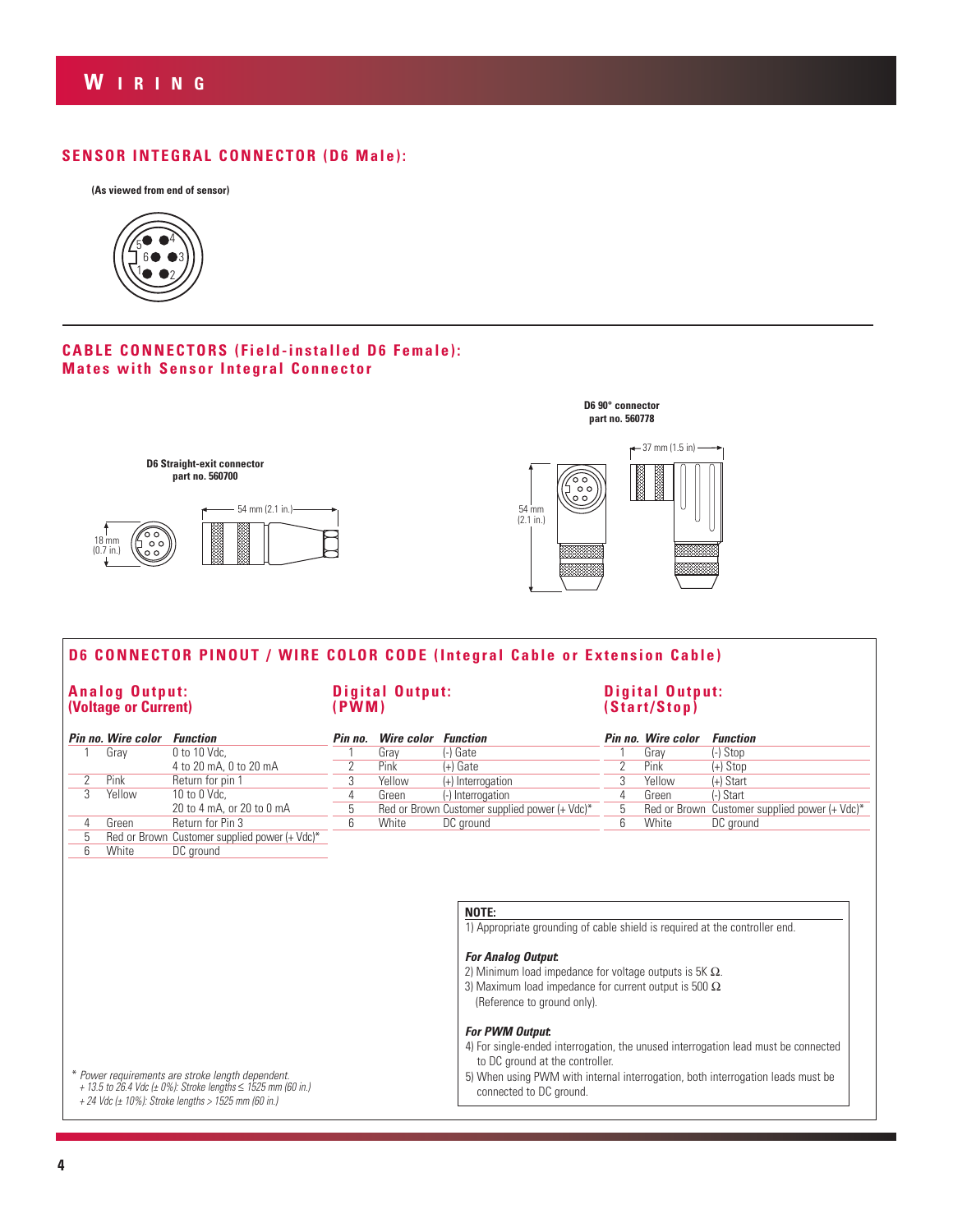# **W IRING**

# **EXTENSION CABLE WITH CONNECTOR(S) FOR D6 CONNECTION STYLE:**

| <b>SENSOR CONNECTION TYPE</b><br><b>D6</b> = Female connector for sensors with D6 connector ( <i>straight exit</i> )<br><b>DA</b> = Female connector for sensors with D6 connector ( $90^\circ$ exit) |
|-------------------------------------------------------------------------------------------------------------------------------------------------------------------------------------------------------|
| <b>CABLE LENGTHS</b><br>For standard length cables up to 100 ft.                                                                                                                                      |
| <b>005</b> = 5 ft.<br><b>015</b> = 15 ft.<br><b>025</b> = 25 ft.<br><b>050</b> = 50 ft.<br><b>100</b> = 100 ft.                                                                                       |
| For custom length cables over 100 ft.                                                                                                                                                                 |
| $=$ Cable Length (maximum cable length is dependent on the output selected;<br>consult MTS Applications Engineering.)                                                                                 |
| <b>CABLE TERMINATION</b>                                                                                                                                                                              |

#### **PO** = Pigtail connection

**D6M** = 6-pin D6 Male connector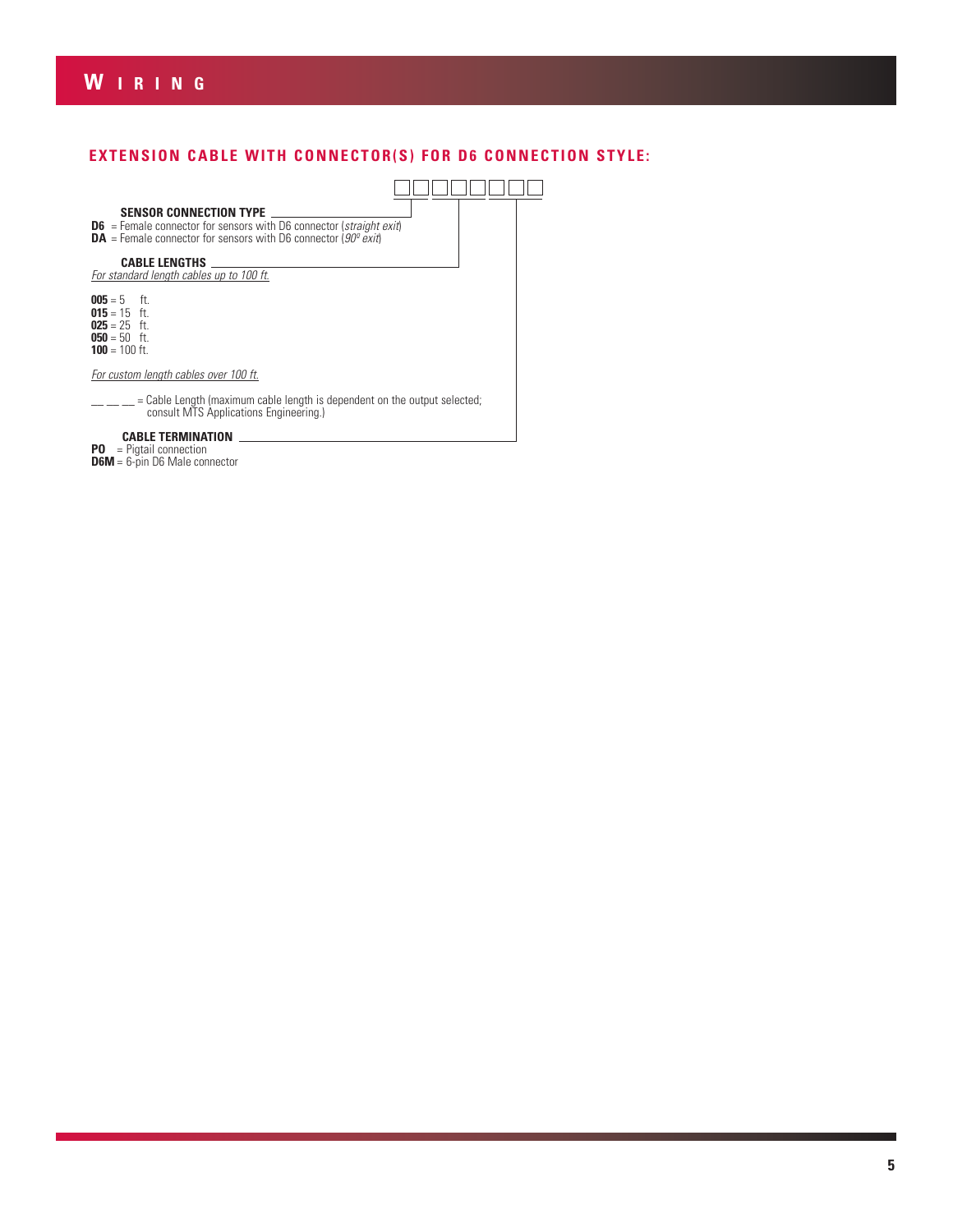# **H OW T O O RDER**

|                                                                                                                                                                                                                                   |                                                                                                                                                                                                                                                                                                                                                                                        |                                   |                                                 |  |     |                 |                         |               |  |  |  |  |  |                                                                                        | 2-4 digit code, depending<br>on the output selected |
|-----------------------------------------------------------------------------------------------------------------------------------------------------------------------------------------------------------------------------------|----------------------------------------------------------------------------------------------------------------------------------------------------------------------------------------------------------------------------------------------------------------------------------------------------------------------------------------------------------------------------------------|-----------------------------------|-------------------------------------------------|--|-----|-----------------|-------------------------|---------------|--|--|--|--|--|----------------------------------------------------------------------------------------|-----------------------------------------------------|
| POSITION SENSOR                                                                                                                                                                                                                   |                                                                                                                                                                                                                                                                                                                                                                                        |                                   |                                                 |  | l S |                 |                         |               |  |  |  |  |  |                                                                                        |                                                     |
| Before you place an order,                                                                                                                                                                                                        | SENSOR MODEL _____________<br>$LS =$ Profile style                                                                                                                                                                                                                                                                                                                                     |                                   |                                                 |  |     |                 |                         |               |  |  |  |  |  |                                                                                        |                                                     |
| use the model number guide<br>(right) to build the desired                                                                                                                                                                        | <b>MAGNET CONFIGURATION</b> ( <i>magnet included</i> )<br>$M =$ Floating magnet                                                                                                                                                                                                                                                                                                        |                                   | (Bar type, Part No. 251298-2)                   |  |     |                 |                         |               |  |  |  |  |  |                                                                                        |                                                     |
| S = Captive-sliding magnet with joint at top $(Part No. 252182)$<br>sensor model number. A<br>V = Captive-sliding magnet with joint at front (Part No. 252184)<br>selection of Temposonics LS<br>CONNECTION TYPE ________________ |                                                                                                                                                                                                                                                                                                                                                                                        |                                   |                                                 |  |     |                 |                         |               |  |  |  |  |  |                                                                                        |                                                     |
| sensor configurations are                                                                                                                                                                                                         | <b>Connectors</b>                                                                                                                                                                                                                                                                                                                                                                      |                                   |                                                 |  |     |                 |                         |               |  |  |  |  |  |                                                                                        |                                                     |
| available<br>to<br>meet<br>the                                                                                                                                                                                                    | <b>D6</b> = 6-pin DIN, integral, standard                                                                                                                                                                                                                                                                                                                                              |                                   |                                                 |  |     |                 |                         |               |  |  |  |  |  |                                                                                        |                                                     |
| demands of your particular<br>application.                                                                                                                                                                                        | <b>Integral Cables</b><br>$RO =$ Integral cable with pigtail termination                                                                                                                                                                                                                                                                                                               |                                   |                                                 |  |     |                 |                         |               |  |  |  |  |  |                                                                                        |                                                     |
| If you have any questions                                                                                                                                                                                                         | <b>INTEGRAL CABLE LENGTH</b><br>$=$ No integral cable (i.e., sensor with integral connector)<br>00                                                                                                                                                                                                                                                                                     |                                   |                                                 |  |     |                 |                         |               |  |  |  |  |  |                                                                                        |                                                     |
| about how to apply MTS<br>Temposonics position sen-<br>sors, please contact one of<br>our Application Engineers or                                                                                                                | 02<br>$= 2$ meter integral cable; standard with metric stroke lengths ( <i>i.e.</i> , millimeters)<br>$=$ 5 ft. integral cable; standard with US stroke lengths ( <i>i.e., inches and tenths</i> )<br>05<br>$01 - 99$ = Custom cable length 1 to 99 ft. (or 1 to 30 meters)<br>(Encode length in feet if using US customary stroke length, in meters if using<br>metric stroke length) |                                   |                                                 |  |     |                 |                         |               |  |  |  |  |  |                                                                                        |                                                     |
| your local distributor-they                                                                                                                                                                                                       | <b>CABLE LENGTH NOTES:</b>                                                                                                                                                                                                                                                                                                                                                             |                                   |                                                 |  |     |                 |                         |               |  |  |  |  |  |                                                                                        |                                                     |
| are available to help you                                                                                                                                                                                                         | Use the maximum integral cable length (10 meters or 33 feet).                                                                                                                                                                                                                                                                                                                          |                                   |                                                 |  |     |                 |                         |               |  |  |  |  |  |                                                                                        |                                                     |
| design an effective position<br>sensing system to fit your                                                                                                                                                                        | Cables are available in lengths greater than 10 meters, however, proper care must be taken dur-<br>ing handling and installation.                                                                                                                                                                                                                                                      |                                   |                                                 |  |     |                 |                         |               |  |  |  |  |  |                                                                                        |                                                     |
| application.                                                                                                                                                                                                                      |                                                                                                                                                                                                                                                                                                                                                                                        | <b>STROKE LENGTH .</b>            |                                                 |  |     |                 |                         |               |  |  |  |  |  |                                                                                        |                                                     |
|                                                                                                                                                                                                                                   | __ __. __Inches and tenths (Encode length in 0.1 in. increments)<br>U<br>$\sqrt{a}$ Millimeters (Encode length in 5 mm increments)                                                                                                                                                                                                                                                     |                                   |                                                 |  |     |                 |                         |               |  |  |  |  |  |                                                                                        |                                                     |
|                                                                                                                                                                                                                                   | STROKE LENGTH NOTES:                                                                                                                                                                                                                                                                                                                                                                   |                                   |                                                 |  |     |                 |                         |               |  |  |  |  |  |                                                                                        |                                                     |
|                                                                                                                                                                                                                                   | LS sensors with Analog outputs have a stroke range = $1-100$ in. (25 - 2540 mm).<br>LS sensors with Start/Stop and PWM outputs have a stroke range = 1 -144 in. (25 - 3660 mm).                                                                                                                                                                                                        |                                   |                                                 |  |     |                 |                         |               |  |  |  |  |  |                                                                                        |                                                     |
|                                                                                                                                                                                                                                   | <b>INPUT VOLTAGE</b>                                                                                                                                                                                                                                                                                                                                                                   |                                   |                                                 |  |     |                 |                         |               |  |  |  |  |  |                                                                                        |                                                     |
|                                                                                                                                                                                                                                   | 1 = +13.5 to 26.4 Vdc ( $\pm$ 0%) for strokes $\leq$ 60 inches<br><b>2</b> = $+24 \pm 10\%$ for strokes > 60 inches                                                                                                                                                                                                                                                                    |                                   |                                                 |  |     |                 |                         |               |  |  |  |  |  |                                                                                        |                                                     |
|                                                                                                                                                                                                                                   | <b>OUTPUT</b><br><b>V0</b> = Voltage (0 to +10 Vdc or +10 to 0 Vdc)<br>$A0 = 4 to 20 mA$                                                                                                                                                                                                                                                                                               |                                   |                                                 |  |     |                 |                         |               |  |  |  |  |  |                                                                                        |                                                     |
|                                                                                                                                                                                                                                   | $A1 = 20$ to 4 mA                                                                                                                                                                                                                                                                                                                                                                      |                                   |                                                 |  |     |                 |                         |               |  |  |  |  |  |                                                                                        |                                                     |
|                                                                                                                                                                                                                                   | $A2 = 0$ to 20 mA<br>$A3 = 20 \text{ to } 0 \text{ mA}$                                                                                                                                                                                                                                                                                                                                |                                   |                                                 |  |     |                 |                         |               |  |  |  |  |  |                                                                                        |                                                     |
|                                                                                                                                                                                                                                   | $\mathbf{R0}$ = Start/Stop                                                                                                                                                                                                                                                                                                                                                             |                                   |                                                 |  |     |                 |                         |               |  |  |  |  |  |                                                                                        |                                                     |
| <b>NOTES:</b>                                                                                                                                                                                                                     | a b c                                                                                                                                                                                                                                                                                                                                                                                  |                                   |                                                 |  |     |                 |                         |               |  |  |  |  |  |                                                                                        |                                                     |
| •Magnet included with unit as<br>defined by model number.                                                                                                                                                                         |                                                                                                                                                                                                                                                                                                                                                                                        |                                   |                                                 |  |     |                 |                         |               |  |  |  |  |  |                                                                                        |                                                     |
| • Temposonics LS sensors                                                                                                                                                                                                          | a) <i>Interrogation</i><br>$E =$ External                                                                                                                                                                                                                                                                                                                                              | b, c) <i>Circulations</i>         | $=$ Desired number of circulations              |  |     |                 |                         |               |  |  |  |  |  |                                                                                        |                                                     |
| include two mounting feet                                                                                                                                                                                                         | $I =$ Internal                                                                                                                                                                                                                                                                                                                                                                         |                                   | (Range = 1 to 15; encode as $01$                |  |     |                 |                         |               |  |  |  |  |  |                                                                                        |                                                     |
| (part no. 400802) for sensors up                                                                                                                                                                                                  |                                                                                                                                                                                                                                                                                                                                                                                        |                                   | to 15. Refer to Tables A and B.                 |  |     |                 |                         |               |  |  |  |  |  |                                                                                        |                                                     |
| to 1250 mm (50 in.). One ad-                                                                                                                                                                                                      |                                                                                                                                                                                                                                                                                                                                                                                        |                                   |                                                 |  |     |                 |                         |               |  |  |  |  |  |                                                                                        |                                                     |
| ditional mounting foot is included                                                                                                                                                                                                |                                                                                                                                                                                                                                                                                                                                                                                        |                                   |                                                 |  |     |                 |                         |               |  |  |  |  |  |                                                                                        |                                                     |
| for every additional 500 mm<br>$(20 \text{ in.})$ .                                                                                                                                                                               | <b>TABLE A:</b>                                                                                                                                                                                                                                                                                                                                                                        |                                   |                                                 |  |     |                 |                         |               |  |  |  |  |  |                                                                                        |                                                     |
| • See the "Accessories" section                                                                                                                                                                                                   |                                                                                                                                                                                                                                                                                                                                                                                        |                                   | <b>Circulation count vs. resolution for PWM</b> |  |     |                 |                         |               |  |  |  |  |  |                                                                                        |                                                     |
| of this document for optional                                                                                                                                                                                                     |                                                                                                                                                                                                                                                                                                                                                                                        | output (based on 28 MHz counter)  |                                                 |  |     | <b>TABLE B:</b> |                         |               |  |  |  |  |  |                                                                                        |                                                     |
| extension rods that are used                                                                                                                                                                                                      | <b>Resolution</b><br>0.00026 in. (0.0066 mm)                                                                                                                                                                                                                                                                                                                                           |                                   | <b>Circulation count*</b><br>15                 |  |     |                 |                         |               |  |  |  |  |  | <b>Maximum circulation count vs. stroke</b><br>for PWM output w/internal interrogation |                                                     |
| with Temposonics sensors with                                                                                                                                                                                                     |                                                                                                                                                                                                                                                                                                                                                                                        |                                   | 8                                               |  |     |                 |                         | <b>Stroke</b> |  |  |  |  |  | <b>Maximum circulation</b>                                                             |                                                     |
| captive-sliding magnets.                                                                                                                                                                                                          | 0.0005<br>0.001                                                                                                                                                                                                                                                                                                                                                                        | in. (0.0127 mm)<br>in. (0.025 mm) | 4                                               |  |     |                 |                         |               |  |  |  |  |  | count                                                                                  |                                                     |
|                                                                                                                                                                                                                                   | 0.002                                                                                                                                                                                                                                                                                                                                                                                  | in. (0.051 mm)                    | $\overline{2}$                                  |  |     |                 | $\leq 84$ in. (2134 mm) |               |  |  |  |  |  | 15                                                                                     |                                                     |
|                                                                                                                                                                                                                                   |                                                                                                                                                                                                                                                                                                                                                                                        |                                   |                                                 |  |     |                 |                         |               |  |  |  |  |  |                                                                                        |                                                     |

✵ *Limited by stroke length for sensors configured for internal interrogation. (Refer to Table B)*

0.004 in. (0.102 mm) 1

 $> 84$  in. (2136 mm) 1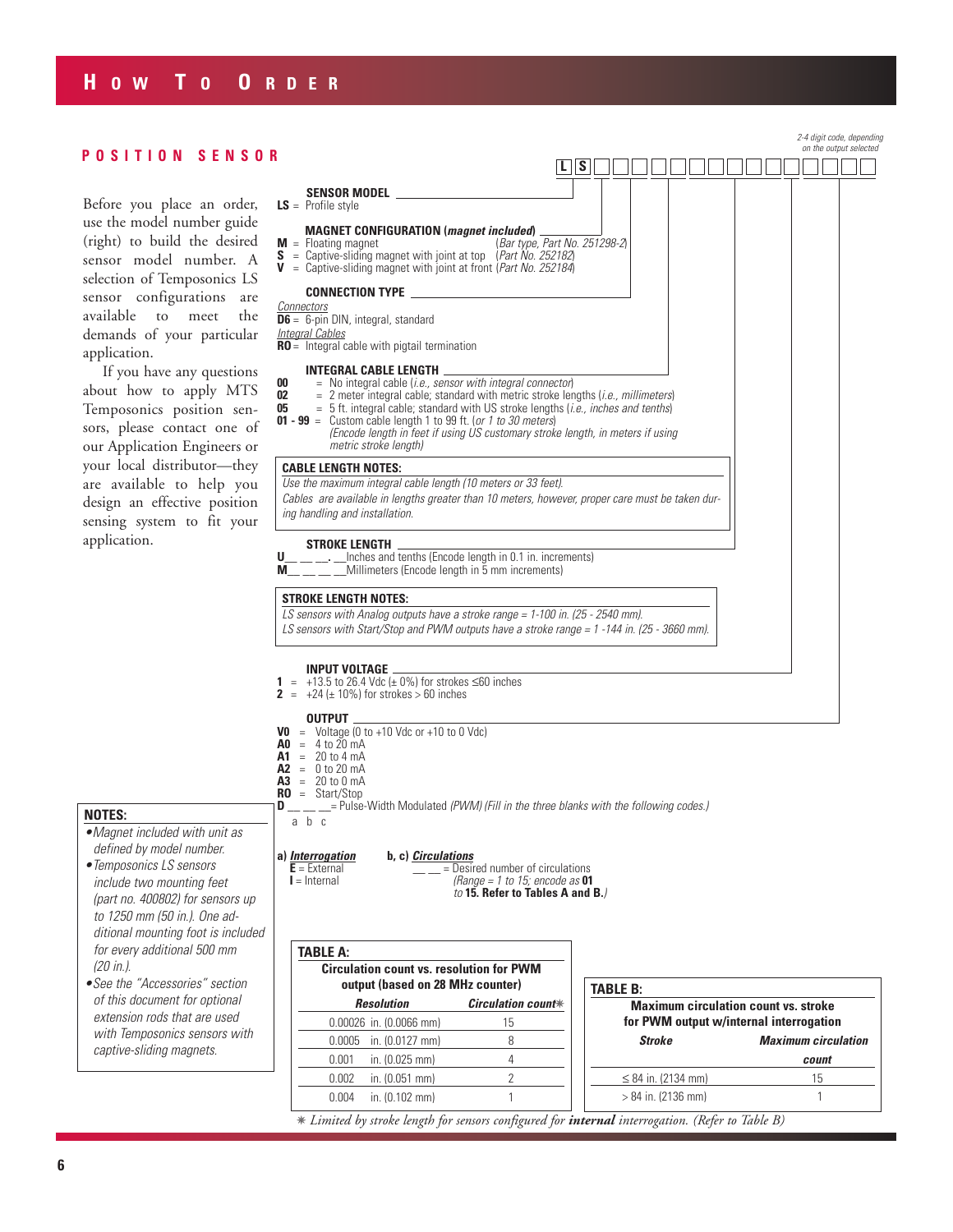# **A CCESSORIES**

| <b>Description</b>                               | Part no. | <b>Notes</b>                                                        |  |  |  |  |
|--------------------------------------------------|----------|---------------------------------------------------------------------|--|--|--|--|
| Captive-sliding magnet, style V                  | 252184   | Spare magnet, rod joint at front of magnet, see drawing next page.  |  |  |  |  |
| Captive-sliding magnet, style S                  | 252182   | Spare magnet, rod joint at top of magnet, see drawing next page.    |  |  |  |  |
| Floating magnet, style M                         | 251298-2 | Spare magnet, see drawing next page.                                |  |  |  |  |
| Mounting screws (8/32 x 3/4 in. stainless steel) | 560712   | Used for mounting the floating magnet, part no. 251298-2.           |  |  |  |  |
| Joint-rod sleeve                                 | 401603   | Optional accessory, see drawing next page.                          |  |  |  |  |
| Ball jointed arm                                 | 401913   | Optional accessory, see drawing next page.                          |  |  |  |  |
| Power supply (24/28 Vdc, 0.5 A)                  | 380009   | Open-frame style.                                                   |  |  |  |  |
| Mounting feet, standard                          | 400802   | 2 spare feet, see drawing next page.                                |  |  |  |  |
| Mounting feet, low profile                       | 400867   | Optional accessory, see drawing next page.                          |  |  |  |  |
| Male-rod end                                     | 401872   | Optional accessory mates with extension rod, see drawing next page. |  |  |  |  |
| D6 straight-exit connector                       | 560700   | See drawing on page 4.                                              |  |  |  |  |
| D6 90 <sup>°</sup> connector                     | 560778   | See drawing on page 4.                                              |  |  |  |  |

### **OPTIONAL EXTENSION RODS (For Use with Captive Sliding Magnet)**